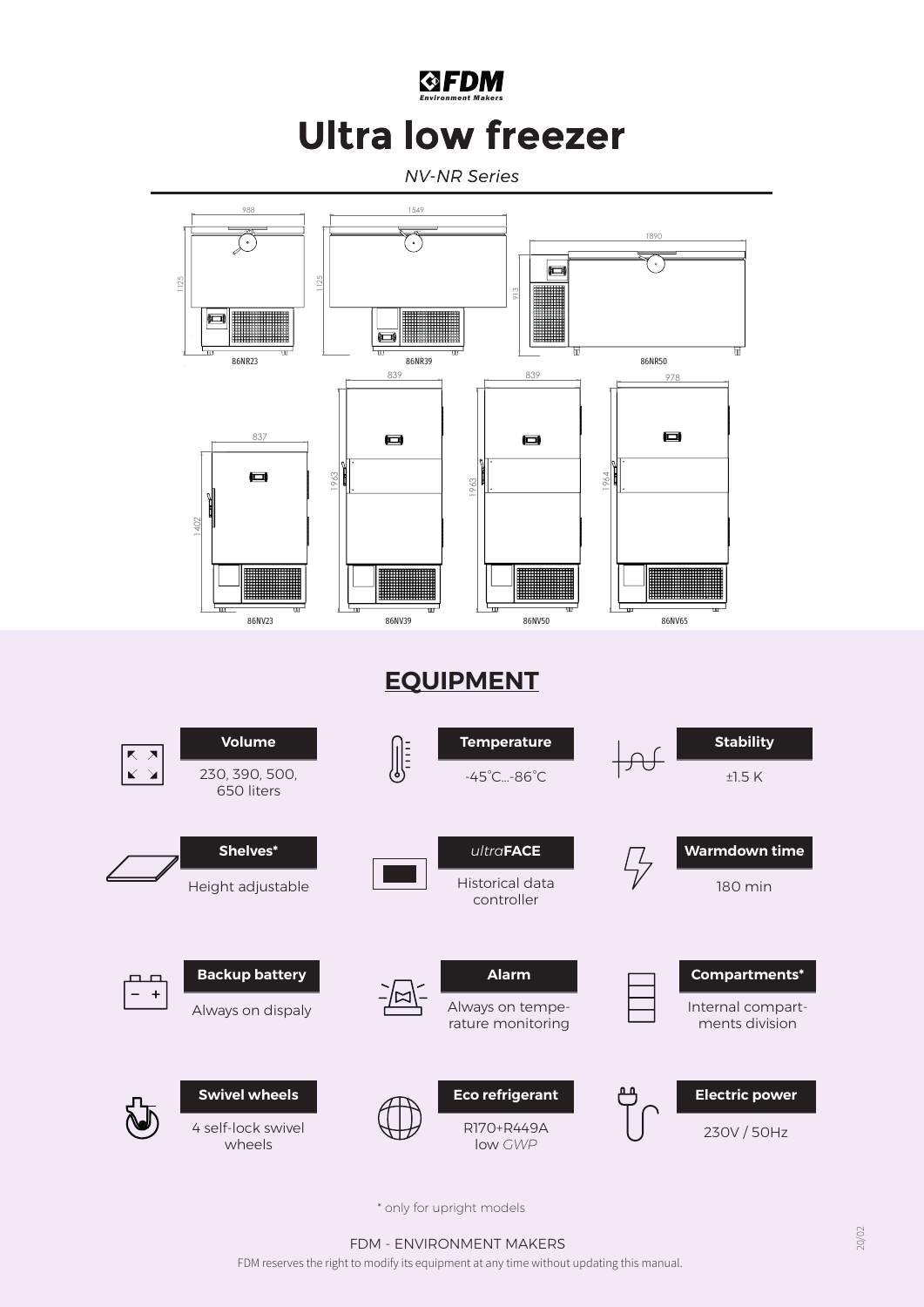| Model code                                                       | 86NV23                                        | 86NV39         | 86NV50         | 86NV65                           | 86NR23 | 86NR39                       | 86NR50 |  |  |  |
|------------------------------------------------------------------|-----------------------------------------------|----------------|----------------|----------------------------------|--------|------------------------------|--------|--|--|--|
| Temperature data                                                 |                                               |                |                |                                  |        |                              |        |  |  |  |
| Temperature range [°C]                                           | $-45-86$                                      |                |                |                                  |        |                              |        |  |  |  |
| Temperature fluctuation at -80°C [± K]                           | 1.5                                           |                |                |                                  |        |                              |        |  |  |  |
| Warm-up time during power failure<br>from -80 °C to -60 °C [min] |                                               |                |                | 140                              |        |                              |        |  |  |  |
| Warm-down time from 0 °C to -80 °C<br>[min]                      |                                               |                |                | 180                              |        |                              |        |  |  |  |
| <b>Structure and insulation</b>                                  |                                               |                |                |                                  |        |                              |        |  |  |  |
| Disposition                                                      |                                               |                | Upright        |                                  |        | Chest                        |        |  |  |  |
| Exterior material                                                | Phosphated sheet steel                        |                |                |                                  |        |                              |        |  |  |  |
| Internal material                                                | AISI 304 Stainless Steel                      |                |                |                                  |        |                              |        |  |  |  |
| Insulation                                                       | CFC and HCFC free - 140 mm max.               |                |                |                                  |        |                              |        |  |  |  |
| Shelf grill                                                      | Removable and height adjustable<br>no shelves |                |                |                                  |        |                              |        |  |  |  |
| <b>Alarm and security</b>                                        |                                               |                |                |                                  |        |                              |        |  |  |  |
| Type alarm                                                       | Audio-visual                                  |                |                |                                  |        |                              |        |  |  |  |
| Alarm parameter                                                  | Hot temperature                               |                |                |                                  |        |                              |        |  |  |  |
| Remote connection                                                | $\bullet$                                     |                |                |                                  |        |                              |        |  |  |  |
| Data storage                                                     | by micro-usb                                  |                |                |                                  |        |                              |        |  |  |  |
| Security device                                                  |                                               |                |                | Alarm system with backup battery |        |                              |        |  |  |  |
| <b>Data Dimension</b>                                            |                                               |                |                |                                  |        |                              |        |  |  |  |
| Net Interior volume [l]                                          | 230                                           | 390            | 500            | 650                              | 230    | 390                          | 500    |  |  |  |
| Net weight unit (without load) [Kg]                              | 200                                           | 280            | 320            | 390                              | 190    | 270                          | 310    |  |  |  |
| <b>Interior Dimension</b>                                        |                                               |                |                |                                  |        |                              |        |  |  |  |
| Width [mm]                                                       | 610                                           | 610            | 600            | 740                              | 760    | 1310                         | 1310   |  |  |  |
| Depth [mm]                                                       | 500                                           | 500            | 630            | 670                              | 600    | 610                          | 600    |  |  |  |
| Height [mm]                                                      | 760                                           | 1310           | 1310           | 1310                             | 500    | 500                          | 630    |  |  |  |
| <b>Exterior Dimension</b>                                        |                                               |                |                |                                  |        |                              |        |  |  |  |
| Width [mm]                                                       | 840                                           | 840            | 840            | 980                              | 1000   | 1550                         | 1890   |  |  |  |
| Depth [mm]                                                       | 750                                           | 750            | 880            | 900                              | 840    | 840                          | 840    |  |  |  |
| Height [mm]                                                      | 1420                                          | 1970           | 1970           | 1970                             | 1000   | 1090                         | 910    |  |  |  |
| <b>Interior Shelves</b>                                          |                                               |                |                |                                  |        |                              |        |  |  |  |
| Fixed shelves [n°]                                               | $\,1$                                         | $\,1$          | $\,1$          | $\mathbf 1$                      |        | $\qquad \qquad \blacksquare$ |        |  |  |  |
| Adjustable shelves [n°]                                          | $\overline{2}$                                | 3              | $\mathsf{3}$   | 3                                |        |                              |        |  |  |  |
| Total shelves [n°]                                               | 3                                             | $\overline{4}$ | $\overline{4}$ | $\overline{4}$                   |        |                              |        |  |  |  |
| Usable area, Width x Depth [mm]                                  | 440×590                                       | 440×590        | 570×590        | 730×660                          |        | $\frac{1}{2}$                |        |  |  |  |
| Maximum load per shelf [Kg]                                      | 50                                            | 50             | $50\,$         | 50                               |        | i,                           |        |  |  |  |
| Compartments                                                     |                                               |                |                |                                  |        |                              |        |  |  |  |
| Interior compartment doors [n°]                                  | $\overline{2}$                                | $\overline{4}$ | $\overline{4}$ | $\overline{4}$                   | $\,1$  | $1\,$                        | $1\,$  |  |  |  |
| Rack for cryoboxes data                                          |                                               |                |                |                                  |        |                              |        |  |  |  |
| Total capacity of rack [n°]                                      | $\,8\,$                                       | $16\,$         | 16             | 20                               | $20\,$ | 26                           | 36     |  |  |  |
| Total capacity of cryoboxes 5.1 H size<br>$[n^{\circ}]$          | 144                                           | 240            | 320            | 400                              | 160    | 288                          | 360    |  |  |  |
| Total capacity of cryoboxes 7.7 H size<br>$[n^{\circ}]$          | $96\,$                                        | 144            | 192            | 240                              | 100    | 180                          | 360    |  |  |  |

All technical data are specified for units with standard equipment at an ambient temperature of 25 °C and a voltage fluctuation of ±10 %.



FDM - ENVIRONMENT MAKERS FDM reserves the right to modify its equipment at any time without updating this manual.